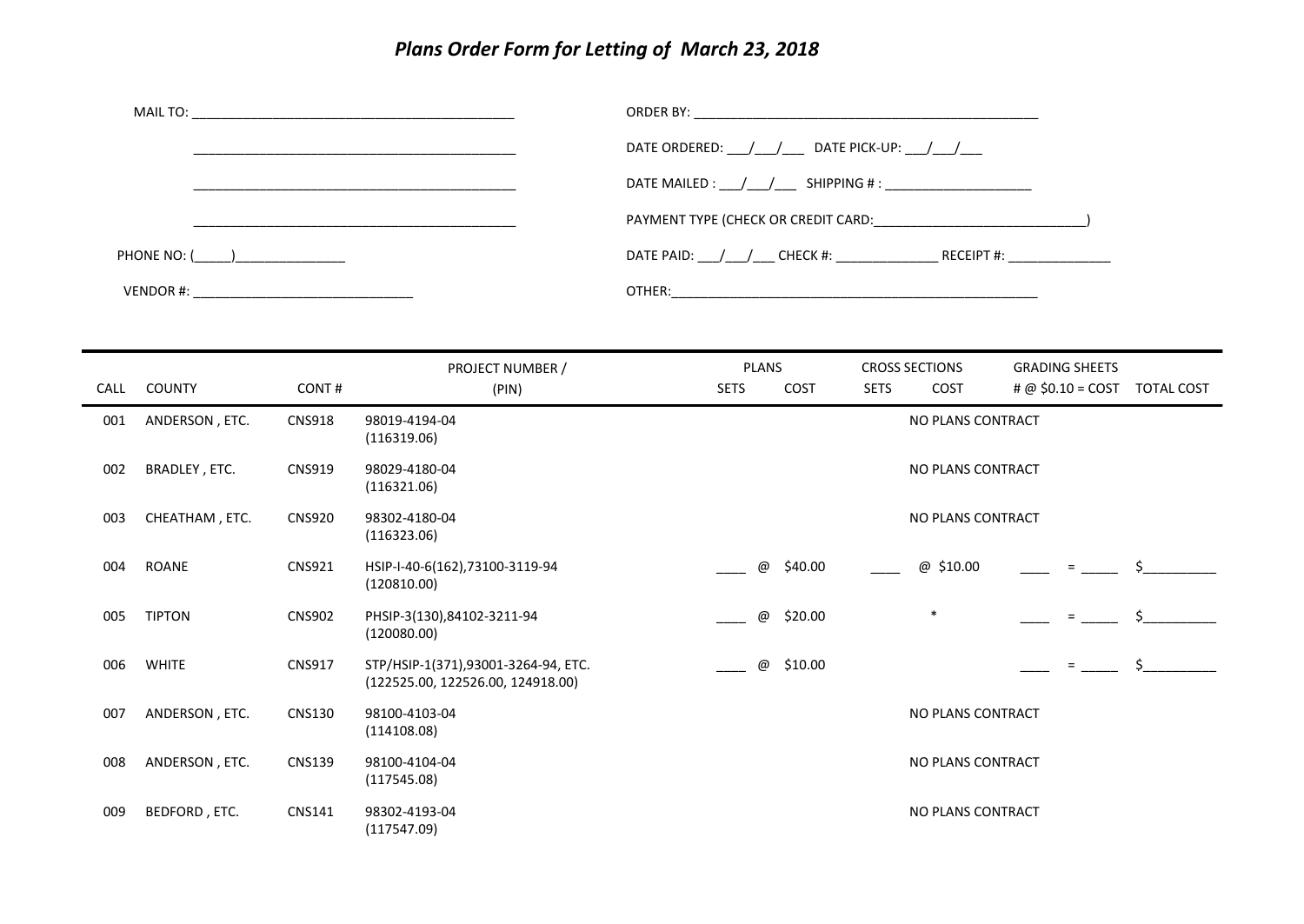|             |                 |               | PROJECT NUMBER /                                                          | <b>PLANS</b> |                          |             | <b>CROSS SECTIONS</b> | <b>GRADING SHEETS</b> |     |                                               |
|-------------|-----------------|---------------|---------------------------------------------------------------------------|--------------|--------------------------|-------------|-----------------------|-----------------------|-----|-----------------------------------------------|
| <b>CALL</b> | <b>COUNTY</b>   | CONT#         | (PIN)                                                                     | <b>SETS</b>  | COST                     | <b>SETS</b> | COST                  |                       |     | # @ \$0.10 = COST TOTAL COST                  |
| 010         | BENTON, ETC.    | <b>CNS143</b> | 98049-4184-04<br>(125426.01)                                              |              |                          |             | NO PLANS CONTRACT     |                       |     |                                               |
| 011         | BENTON, ETC.    | <b>CNS132</b> | 98049-4182-04<br>(114111.08)                                              |              |                          |             | NO PLANS CONTRACT     |                       |     |                                               |
| 012         | BLEDSOE, ETC.   | <b>CNS140</b> | 98029-4186-04<br>(117546.08)                                              |              |                          |             | NO PLANS CONTRACT     |                       |     |                                               |
| 013         | BLEDSOE, ETC.   | <b>CNS123</b> | NH/HSIP-29(106),72079-3211-94, ETC.<br>(126138.00, 126150.00)             |              | \$10.00<br>@             |             |                       |                       |     | \$                                            |
| 014         | <b>BRADLEY</b>  | <b>CNS096</b> | STP-2(257),06004-8247-14<br>(126148.00)                                   |              | \$10.00<br>@             |             |                       |                       |     | Ś.                                            |
| 015         | BRADLEY, ETC.   | <b>CNS119</b> | 98029-4185-04<br>(114109.08)                                              |              |                          |             | NO PLANS CONTRACT     |                       |     |                                               |
| 016         | CAMPBELL        | <b>CNS045</b> | NH-SIP-I-75-3(172),07100-3145-94<br>(121764.00)                           |              | $^\copyright$<br>\$20.00 |             | @ \$10.00             |                       |     |                                               |
| 017         | CANNON          | <b>CNS097</b> | NH/HSIP-1(379),08001-8247-14, ETC.<br>(126136.00, 126137.00)              |              | \$10.00<br>@             |             |                       |                       | $=$ | \$.                                           |
| 018         | CANNON          | <b>CNS164</b> | 08999-3604-04<br>(126596.00)                                              |              |                          |             | NO PLANS CONTRACT     |                       |     |                                               |
| 019         | CARROLL         | <b>CNS162</b> | 09035-4218-04<br>(043917.01)                                              |              | \$10.00<br>@             |             |                       |                       |     |                                               |
| 020         | CARTER, ETC.    | <b>CNS121</b> | STP/HSIP-400(33),10019-3225-94, ETC.<br>(126062.00, 126077.00, 126101.00) |              | \$20.00<br>@             |             |                       |                       |     | \$.                                           |
| 021         | CHESTER, ETC.   | <b>CNS150</b> | HSIP-22(88),12004-3228-94, ETC.<br>(126543.00)                            |              | \$10.00<br>@             |             |                       |                       |     | Ś.                                            |
| 022         | <b>COCKE</b>    | <b>CNS010</b> | R-PHSIP-9(81),15003-3239-94<br>(120053.00)                                |              | \$20.00<br>@             |             |                       |                       |     |                                               |
| 023         | <b>DAVIDSON</b> | <b>CNS001</b> | NH-I-40-4(88),19005-8165-44, ETC.<br>(125644.00)                          |              | \$10.00<br>@             |             |                       |                       |     | $\zeta$                                       |
| 024         | DAVIDSON, ETC.  | <b>CNS131</b> | 98302-4192-04<br>(114110.08)                                              |              |                          |             | NO PLANS CONTRACT     |                       |     |                                               |
| 025         | <b>DICKSON</b>  | <b>CNS114</b> | HSIP-1(385), 22002-4252-04, ETC.<br>(126226.00)                           |              | @ \$10.00                |             |                       |                       |     | $=$ $\frac{1}{2}$ $\frac{1}{2}$ $\frac{1}{2}$ |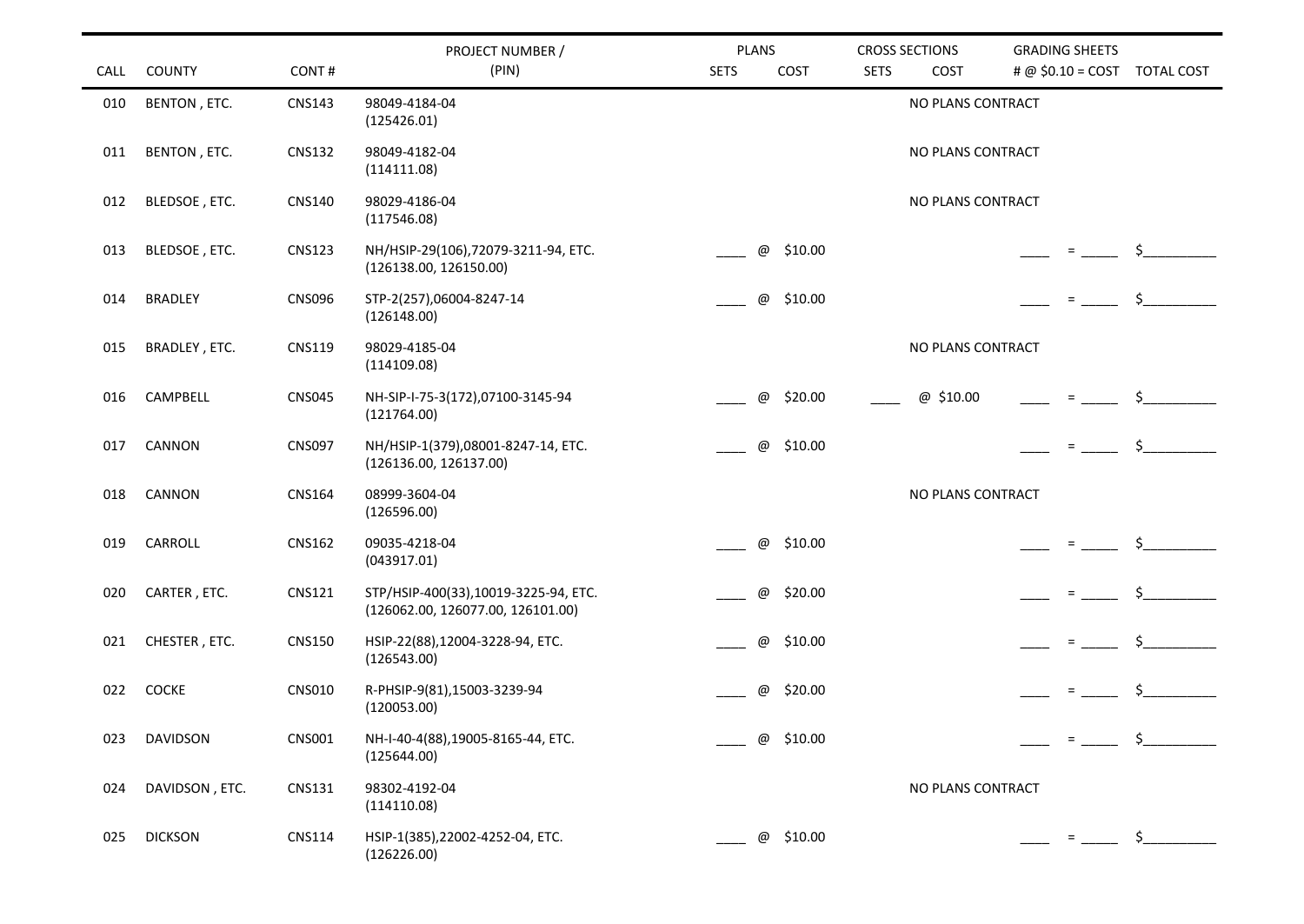|      |                  |               | PROJECT NUMBER /                                                         | <b>PLANS</b>        | <b>CROSS SECTIONS</b> | <b>GRADING SHEETS</b>                   |
|------|------------------|---------------|--------------------------------------------------------------------------|---------------------|-----------------------|-----------------------------------------|
| CALL | <b>COUNTY</b>    | CONT#         | (PIN)                                                                    | <b>SETS</b><br>COST | <b>SETS</b><br>COST   | # @ $$0.10 = COST$<br><b>TOTAL COST</b> |
| 026  | <b>DICKSON</b>   | <b>CNS152</b> | HSIP-235(11),22013-3203-94<br>(121577.00)                                |                     | NO PLANS CONTRACT     |                                         |
| 027  | <b>DICKSON</b>   | <b>CNS129</b> | STP-49(45),22009-8222-14, ETC.<br>(126214.00, 126215.00)                 | \$10.00<br>@        |                       | \$.                                     |
| 028  | FAYETTE          | <b>CNS067</b> | STP/HSIP-194(13),24013-8229-14, ETC.<br>(126304.00, 126545.00)           | \$10.00<br>@        |                       |                                         |
| 029  | FAYETTE, ETC.    | <b>CNS142</b> | 98049-4183-04<br>(125425.01)                                             |                     | NO PLANS CONTRACT     |                                         |
| 030  | <b>FENTRESS</b>  | <b>CNS098</b> | HSIP-52(85),25003-3228-94, ETC.<br>(126151.00, 126152.00, 126153.00)     | \$10.00<br>@        |                       | $\zeta$                                 |
| 031  | FENTRESS, ETC.   | <b>CNS099</b> | STP/HSIP-85(29),25005-8226-14, ETC.<br>(126139.00, 126140.00, 126141.00) | @<br>\$10.00        |                       |                                         |
| 032  | <b>GRUNDY</b>    | <b>CNS100</b> | STP-399(10),31011-8212-14<br>(126135.00)                                 | \$10.00<br>@        |                       |                                         |
| 033  | HAMBLEN          | <b>CNS110</b> | STP/HSIP-160(13),32008-3220-94, ETC.<br>(126067.00, 126068.00)           | @<br>\$10.00        |                       |                                         |
| 034  | <b>HENDERSON</b> | <b>CNS147</b> | STP/HSIP-22(86),39005-3221-94, ETC.<br>(126311.00, 126312.00)            | \$10.00<br>@        |                       | Ŝ.                                      |
| 035  | <b>HENRY</b>     | <b>CNS148</b> | NH/HSIP-76(103),40011-3273-94, ETC.<br>(126313.00)                       | \$10.00<br>@        |                       |                                         |
| 036  | <b>JACKSON</b>   | <b>CNS101</b> | STP/HSIP-290(8),44043-8205-14, ETC.<br>(126142.00)                       | @<br>\$10.00        |                       | Ś.                                      |
| 037  | <b>JEFFERSON</b> | <b>CNS111</b> | STP/HSIP-139(10),45019-3211-94, ETC.<br>(126040.00)                      | \$10.00<br>@        |                       |                                         |
| 038  | <b>JEFFERSON</b> | <b>CNS087</b> | STP-4500(28),45945-3690-14<br>(104027.02)                                | \$40.00<br>@        | @ \$20.00             |                                         |
| 039  | KNOX             | <b>CNS109</b> | HSIP-9(96),47014-4245-04, ETC.<br>(126086.00)                            | \$10.00<br>@        |                       | Ś.                                      |
| 040  | LAKE             | <b>CNS125</b> | HSIP-21(26),48002-3230-94, ETC.<br>(126541.00)                           | \$10.00<br>@        |                       | Ξ.                                      |
| 041  | LAUDERDALE       | <b>CNS095</b> | HSIP-4900(63),49946-3404-94<br>(122474.00)                               |                     | NO PLANS CONTRACT     |                                         |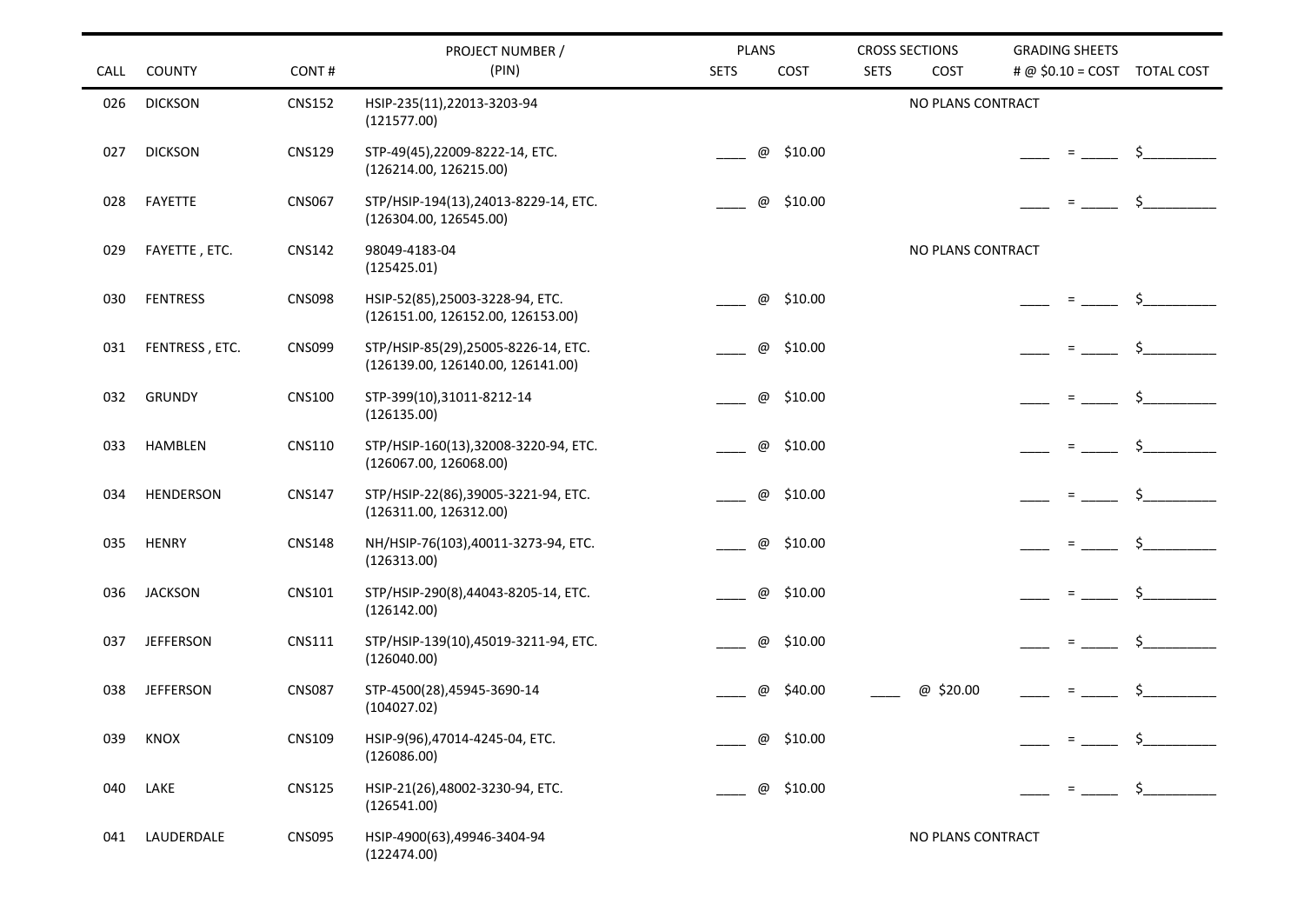|      |                  |               | PROJECT NUMBER /                                                     | <b>PLANS</b>             | <b>CROSS SECTIONS</b> | <b>GRADING SHEETS</b>         |
|------|------------------|---------------|----------------------------------------------------------------------|--------------------------|-----------------------|-------------------------------|
| CALL | <b>COUNTY</b>    | CONT#         | (PIN)                                                                | <b>SETS</b><br>COST      | <b>SETS</b><br>COST   | # @ $$0.10 = COST$ TOTAL COST |
| 042  | LEWIS            | <b>CNS117</b> | HSIP-20(70),51001-4220-04, ETC.<br>(126219.00)                       | @ \$10.00                |                       | \$<br>$\equiv$                |
| 043  | LINCOLN          | <b>CNS163</b> | NH/HSIP-15(204),52004-3231-94, ETC.<br>(126231.00)                   | \$10.00<br>$^\copyright$ |                       | \$                            |
| 044  | <b>LINCOLN</b>   | <b>CNS133</b> | STP/HSIP-121(17),52009-3214-94, ETC.<br>(126216.00, 126217.00)       | \$10.00<br>$^\copyright$ |                       |                               |
| 045  | <b>MACON</b>     | <b>CNS104</b> | HSIP-56(87),56005-3229-94, ETC.<br>(126225.00, 126234.00, 126238.00) | \$10.00<br>$^\copyright$ |                       | Ś.                            |
| 046  | <b>MADISON</b>   | <b>CNS151</b> | HSIP-197(12),57034-3207-94, ETC.<br>(126542.00)                      | \$10.00<br>$^\copyright$ |                       |                               |
| 047  | <b>MADISON</b>   | <b>CNS156</b> | HSIP-5(110),57008-3237-94, ETC.<br>(126544.00)                       | \$10.00<br>$^\copyright$ |                       | \$<br>$\equiv$                |
| 048  | <b>MARION</b>    | <b>CNS102</b> | STP/HSIP-108(100),58013-8236-14, ETC.<br>(126143.00)                 | \$10.00<br>$^\copyright$ |                       |                               |
| 049  | MARSHALL         | <b>CNS137</b> | BRZ-5900(23),59951-3504-94<br>(117328.00)                            | \$20.00<br>$^\copyright$ | $\ast$                | Ŝ.<br>$=$                     |
| 050  | <b>MAURY</b>     | <b>CNS113</b> | HSIP-247(16),60019-3209-94, ETC.<br>(126229.00, 126230.00)           | \$10.00<br>@             |                       | Ś.                            |
| 051  | <b>MAURY</b>     | <b>CNS154</b> | HSIP-970(10),60946-3437-94<br>(118785.00)                            |                          | NO PLANS CONTRACT     |                               |
| 052  | <b>MCNAIRY</b>   | <b>CNS153</b> | NH/HSIP-15(200),55004-8243-14, ETC.<br>(126314.00)                   | \$10.00<br>$^\copyright$ |                       | Ś.<br>$\equiv$                |
| 053  | PUTNAM           | <b>CNS124</b> | STP/HSIP-62(48),71016-8241-14, ETC.<br>(126128.00, 126129.00)        | \$10.00<br>@             |                       |                               |
| 054  | RHEA             | <b>CNS112</b> | 72079-3213-04<br>(125260.00)                                         | \$20.00<br>@             | @ \$10.00             |                               |
| 055  | <b>ROANE</b>     | <b>CNS159</b> | 73100-4122-04<br>(123253.00)                                         | \$20.00<br>@             |                       |                               |
| 056  | <b>ROBERTSON</b> | <b>CNS126</b> | NH/HSIP-11(97),74004-3233-94, ETC.<br>(126221.00)                    | \$10.00<br>@             |                       |                               |
| 057  | RUTHERFORD       | <b>CNS128</b> | NH/HSIP-10(70),75006-3228-94, ETC.<br>(126227.00)                    | @ \$10.00                |                       | $\zeta$<br>$=$                |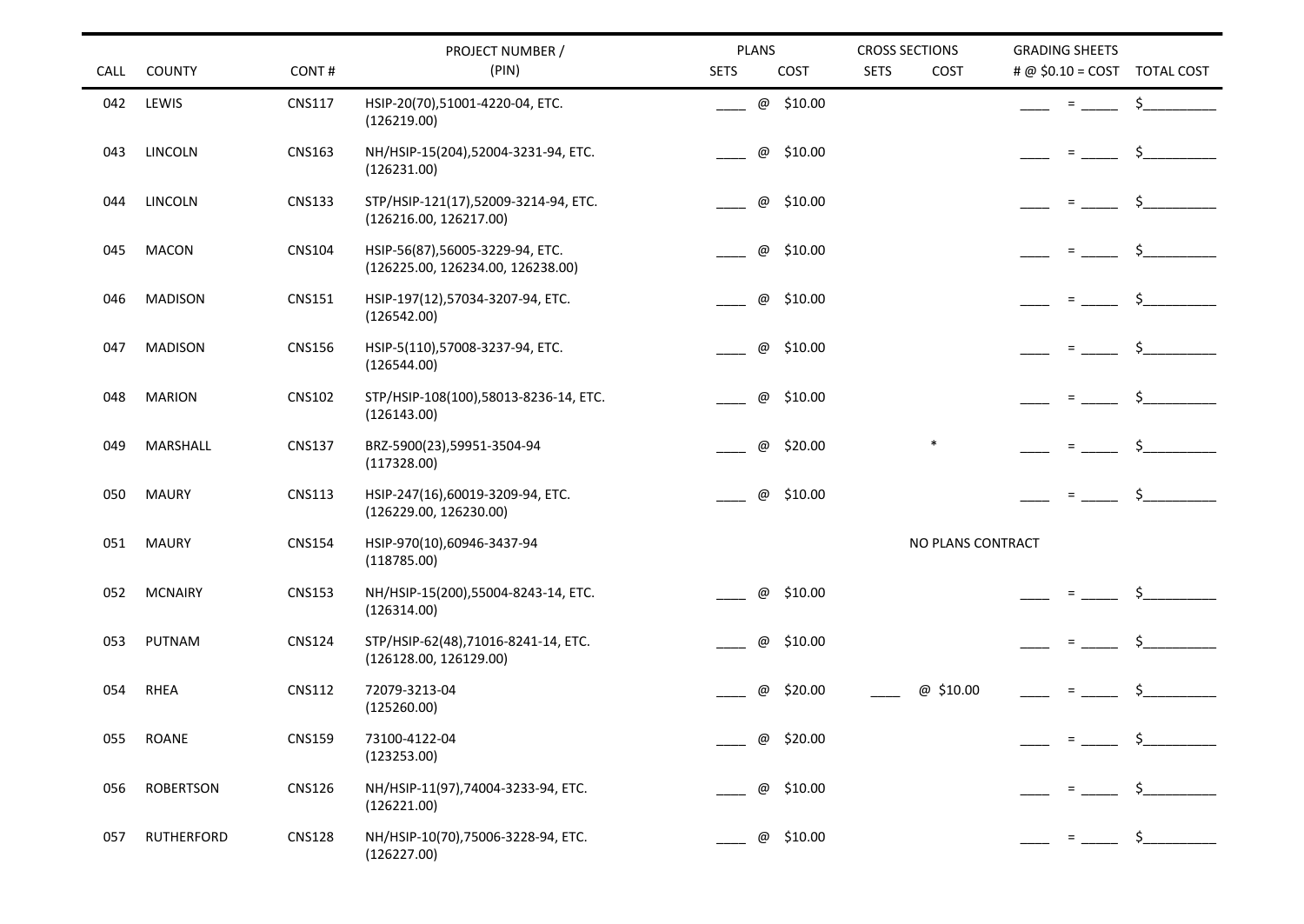|             |                   |               | PROJECT NUMBER /                                                                | <b>PLANS</b>                          | <b>CROSS SECTIONS</b> | <b>GRADING SHEETS</b>        |
|-------------|-------------------|---------------|---------------------------------------------------------------------------------|---------------------------------------|-----------------------|------------------------------|
| <b>CALL</b> | <b>COUNTY</b>     | CONT#         | (PIN)                                                                           | <b>SETS</b><br>COST                   | <b>SETS</b><br>COST   | # @ \$0.10 = COST TOTAL COST |
| 058         | <b>RUTHERFORD</b> | <b>CNS138</b> | STP/HSIP-96(54),75011-3243-94, ETC.<br>(126233.00)                              | @ \$10.00                             |                       | \$<br>$=$                    |
| 059         | <b>RUTHERFORD</b> | <b>CNS127</b> | STP-99(48),75013-3247-14<br>(104004.01)                                         | \$175.00<br>$^\text{\textregistered}$ | @ \$40.00             | \$.<br>$=$                   |
| 060         | SCOTT             | <b>CNS106</b> | STP/HSIP-63(64),76003-3263-94, ETC.<br>(126066.00)                              | $^\text{\textregistered}$<br>\$10.00  |                       | $=$                          |
| 061         | SEQUATCHIE        | <b>CNS103</b> | STP-8(54),77001-8245-14<br>(126144.00)                                          | $^\copyright$<br>\$10.00              |                       | \$                           |
| 062         | <b>SEVIER</b>     | <b>CNS013</b> | 78046-3502-04<br>(121634.00)                                                    | \$40.00<br>$^\text{\textregistered}$  | @ \$10.00             |                              |
| 063         | SULLIVAN          | <b>CNS145</b> | HSIP-357(3),82100-3205-94<br>(118776.01)                                        | $^\copyright$<br>\$20.00              | $\ast$                | \$<br>$\quad \  \  =$        |
| 064         | SULLIVAN          | <b>CNS122</b> | STP/HSIP-358(12),82018-3221-94, ETC.<br>(126058.00)                             | \$10.00<br>$^\text{\textregistered}$  |                       |                              |
| 065         | SULLIVAN          | <b>CNS108</b> | STP-34(114),82005-8247-14<br>(126082.00)                                        | $^\copyright$<br>\$10.00              |                       | \$<br>$=$                    |
| 066         | <b>SUMNER</b>     | <b>CNS035</b> | 83015-4211-04<br>(126204.00)                                                    | $^\copyright$<br>\$10.00              |                       | Ś.                           |
| 067         | <b>TIPTON</b>     | <b>CNS157</b> | NH/HSIP-14(64),84003-3220-94, ETC.<br>(126305.00)                               | $^\text{\textregistered}$<br>\$10.00  |                       |                              |
| 068         | TROUSDALE         | <b>CNS118</b> | NH/HSIP-376(5),85003-3206-94, ETC.<br>(126232.00)                               | $^\copyright$<br>\$10.00              |                       | \$<br>$=$                    |
| 069         | <b>WASHINGTON</b> | CNS161        | NH-I-26(71),90085-8168-44, ETC.<br>(125733.00)                                  | \$10.00<br>$^\text{\textregistered}$  |                       | Ś.                           |
| 070         | <b>WAYNE</b>      | <b>CNS120</b> | HSIP-13(75),91001-3231-94, ETC.<br>(126222.00)                                  | $^\text{\textregistered}$<br>\$10.00  |                       | \$.<br>$\quad =$             |
| 071         | WAYNE             | <b>CNS158</b> | HSIP-228(21),91014-3212-94, ETC.<br>(126224.00, 126244.00)                      | \$10.00<br>@                          |                       | S.                           |
| 072         | WEAKLEY           | <b>CNS136</b> | HSIP-372(11),92003-3271-94, ETC.<br>(126540.00)                                 | \$10.00<br>@                          |                       |                              |
| 073         | WEAKLEY           | <b>CNS134</b> | HSIP-54(41),92005-3222-94, ETC.<br>(126316.00, 126317.00, 126318.00, 126319.00) | \$20.00<br>@                          |                       | Ξ.                           |

÷